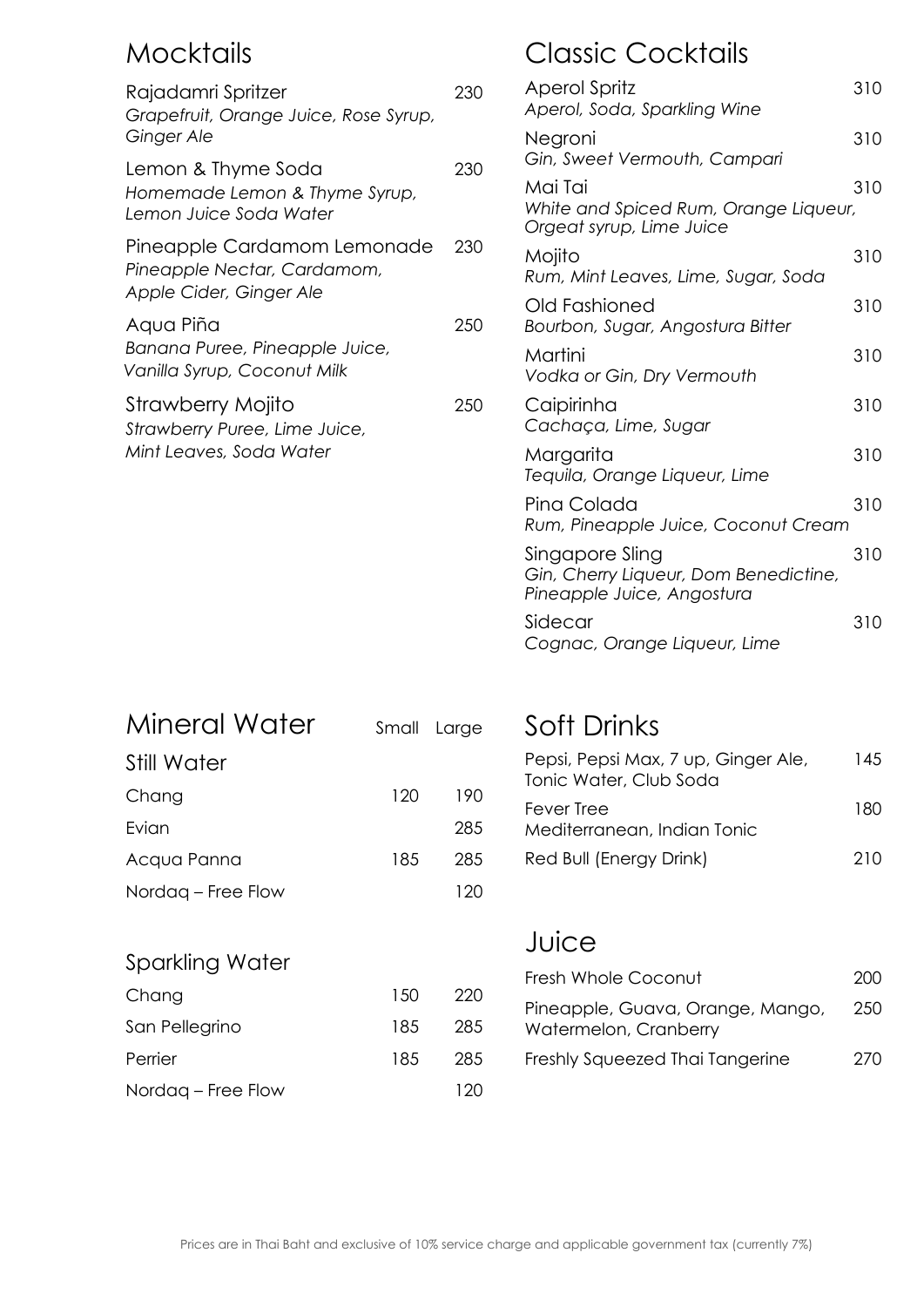| Gin                                                                                                                                  | Glass                                  | <b>Bottle</b>                                      | Vodka                                                                       | Glass                    | <b>Bottle</b>                    |
|--------------------------------------------------------------------------------------------------------------------------------------|----------------------------------------|----------------------------------------------------|-----------------------------------------------------------------------------|--------------------------|----------------------------------|
| <b>Thailand</b><br>Origin by Anantara<br>Iron Balls                                                                                  | 330<br>340                             | 4,900<br>4,700                                     | Russia<br><b>Smirnoff Twist Green Apple</b><br><b>Russian Standard Gold</b> | 280<br>330               | 3,800<br>4,500                   |
| England<br><b>Beefeater</b><br><b>Bombay Sapphire</b><br>Beefeater 24<br><b>Beefeater Pink</b><br>Gordon's Dry Gin<br><b>Bulldog</b> | 270<br>280<br>280<br>290<br>300<br>320 | 4,000<br>4,100<br>4,200<br>4,300<br>4,100<br>4,400 | France<br>Cîroc<br>Grey Goose<br>Grey Goose VX<br>England<br>Chase          | 390<br>400<br>490<br>410 | 5,400<br>5,900<br>9,700<br>5,700 |
| Tanqueray<br>Tanqueray No.10<br>Martin Miller's                                                                                      | 320<br>330<br>420                      | 4,700<br>4,900<br>5,800                            | <b>USA</b><br>Tito's (Gluten Free)                                          | 360                      | 5,000                            |
| Tanqueray Flor de Sevilla<br>London N3<br>Japan                                                                                      | 420<br>580                             | 5,800<br>8,000                                     | New Zealand<br>42 Below                                                     | 280                      | 4,100                            |
| Roku Gin<br>Scotland                                                                                                                 | 380                                    | 5,300                                              | <b>Netherlands</b><br>Ketel One                                             | 260                      | 3,900                            |
| Caorunn<br>Hendrick's Gin<br>The Botanist                                                                                            | 400<br>430<br>470                      | 5,600<br>6,000<br>6,500                            | <b>Italy</b><br>Artic<br><b>Thailand</b>                                    | 280                      | 3,800                            |
| Spain<br>Gin Mare                                                                                                                    | 480                                    | 6,700                                              | Siam Lanna<br>Poland                                                        | 300                      | 4,500                            |
| Rum                                                                                                                                  |                                        |                                                    | <b>Belvedere</b>                                                            | 380                      | 5,300                            |
| <b>Thailand</b><br>Chalong Bay<br>Chalong Bay Kaffir Lime<br>Phraya Element<br>Phraya                                                | 290<br>300<br>310<br>410               | 4,000<br>4,200<br>4,300<br>5,700                   | Tequila<br>Patrón Citrónge Orange                                           | 300                      | 4,400                            |
| Cuba<br>Havana Club 3 Year<br><b>Bacardi</b><br>Havana Club 7 Year                                                                   | 250<br>260<br>300                      | 3,700<br>3,800<br>4,400                            | Patrón Silver<br>Patrón Añejo<br>Don Julio Reposado                         | 480<br>480<br>510        | 7,200<br>7,200<br>7,600          |
| Jamaica<br>Captain Morgan Black                                                                                                      | 250                                    | 3,700                                              |                                                                             |                          |                                  |
| Venezuela<br>Diplomático 4                                                                                                           | 270                                    | 3,700                                              |                                                                             |                          |                                  |
| Guatemala<br>Ron Zacapa 23                                                                                                           | 460                                    | 6,800                                              |                                                                             |                          |                                  |
| <b>Barbados</b><br><b>Plantation 3 Stars White</b><br><b>Plantation Original Dark</b><br>Plantation Barbados 5 year                  | 280<br>310<br>380                      | 3,900<br>4,300<br>5,300                            |                                                                             |                          |                                  |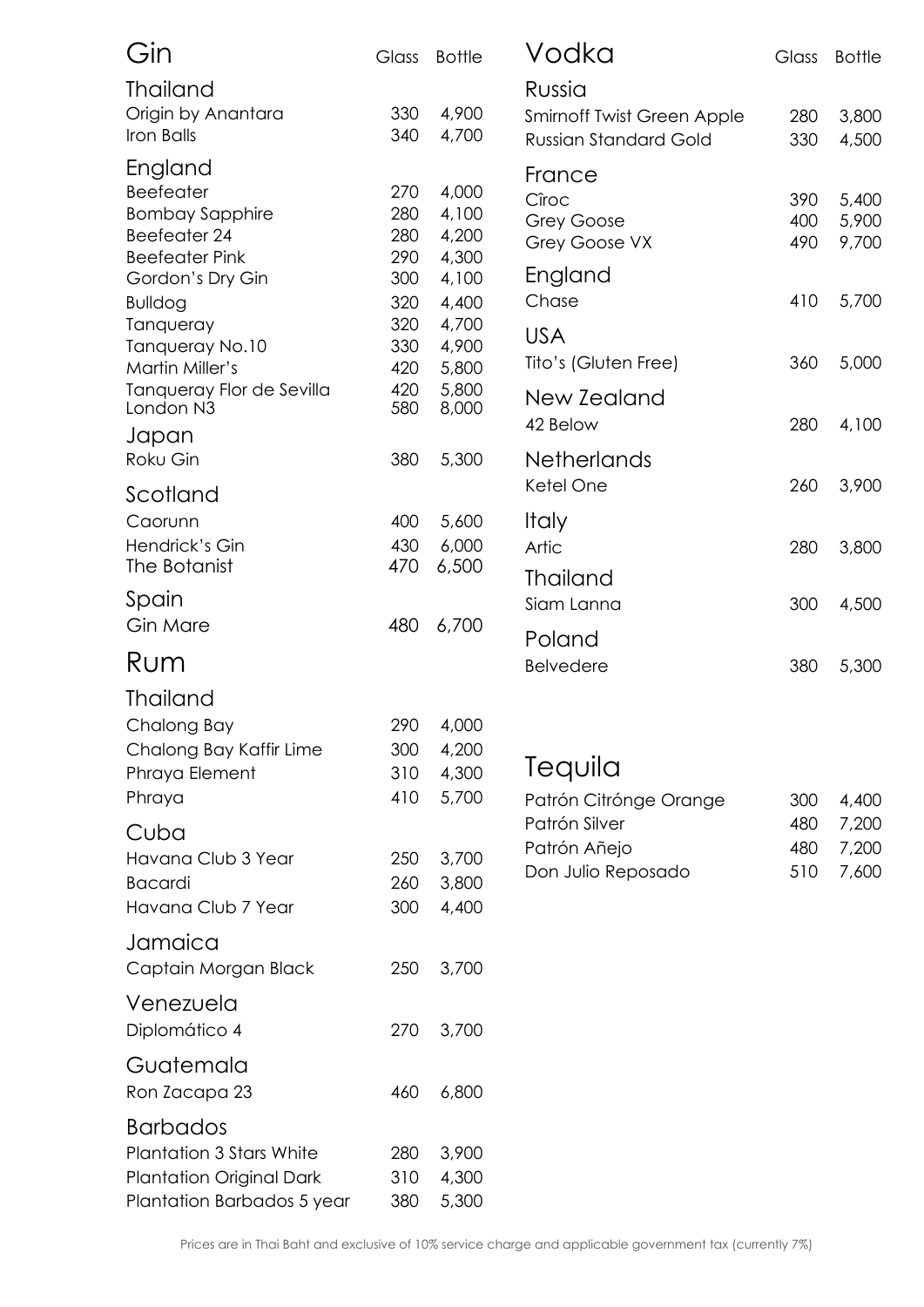## Scotch whisky

| Speyside                     | Glass | <b>Bottle</b> | <b>Blended Whisky</b>                         | Glass          | <b>Bottle</b>    |
|------------------------------|-------|---------------|-----------------------------------------------|----------------|------------------|
| Singleton Dufftown Tail fire | 400   | 5,500         | <b>J&amp;B Rare</b>                           | 280            | 4,200            |
| Singleton Dufftown, 12 Years | 420   | 5,800         | Johnnie Walker Red                            | 310            | 4,300            |
| Glenfiddich, 12 Years        | 430   | 5,800         | Johnnie Walker Double Black                   | 310            | 4,300            |
| Singleton Dufftown, 15 Years | 450   | 6,200         | Johnnie Walker Black                          | 350            | 4,900            |
| The Balvenie, 12 Years       | 480   | 6,600         | Copper Dog                                    | 370            | 5,100            |
| Glenfiddich, 15 Years        | 540   | 7,500         | Johnnie Walker Gold                           | 430            | 6,400            |
| Singleton Dufftown, 18 Years | 580   | 8,000         | Monkey Shoulder                               | 430            | 5,900            |
| Glenfiddich, 18 Years        | 610   | 8,500         | Johnnie Walker, 18 Years                      | 560            | 8,300            |
| Macallan Double Cask         | 700   | 9,800         | <b>Compass Box Oak Cross</b>                  | 660            | 9,200            |
| Macallan Sherry Oak Cask     | 710   | 9,900         | Compass Box Peat Monster                      | 660            | 9,200            |
| Glenlivet, 18 Years          | 810   | 11,300        | Johnnie Walker XR, 21 Years                   | 780            | 11,700           |
| Macallan, 18 Years           | 1,540 | 21,500        | Johnnie Walker Blue Label                     | 1,100          | 16,500           |
|                              |       |               | Johnnie Walker King Georges V                 | 2,550          | 38,200           |
| Highlands                    |       |               | Johnnie Walker & Sons Odyssey                 | 4,200          |                  |
| Glenmorangie, 10 Years       | 400   | 5,500         | Johnnie Walker Blue Limited                   |                | 18,300           |
| Glenmorangie Quinta Ruban    | 450   | 6,300         | EditionCelebrating Thailand                   |                |                  |
| Old Pulteney, 12 Years       | 450   | 6,200         |                                               |                |                  |
| AnCnoc, 12 Years             | 450   | 6,200         | <b>Island</b>                                 |                |                  |
| AnCnoc, 18 Years             | 650   | 9,000         | Talisker, 10 Years                            | 580            | 8,000            |
| Glenmorangie, 18 Years       | 710   | 9,900         |                                               |                |                  |
| Old Pulteney, 21 Years       | 1,040 | 14,500        | <i>Islay</i>                                  |                |                  |
| AnCnoc, 24 Years             | 1,100 | 15,300        | Laphroaig Select Cask, 10 Years               | 430            | 6,400            |
|                              |       |               | Bowmore, 12 Year                              | 580            | 8,000            |
| <b>Bourbon</b>               |       |               |                                               |                |                  |
| Jim Beam                     | 280   | 3,900         | Japanese Whisky                               |                |                  |
| <b>Bulleit Bourbon</b>       | 340   | 4,700         | Suntory White                                 | 360            | 4,500            |
| Maker's Mark                 | 360   | 5,300         |                                               | 830            |                  |
|                              |       |               | Suntory Yamazaki<br>Suntory Hakushu, 12 Years |                | 11,500           |
| <b>Woodford Reserve</b>      | 440   | 6,500         | Suntory Hibiki, 17 Years                      | 1,570<br>2,500 | 21,900<br>35,000 |
|                              |       |               |                                               |                |                  |
| Tennessee Whisky             |       |               |                                               |                |                  |
| Jack Daniel's                | 320   | 4,400         | <b>Ireland</b>                                |                |                  |
|                              |       |               | John & Jameson                                | 330            | 4,600            |
| USA Rye                      |       |               |                                               |                |                  |
|                              | 410   | 5,700         | Chinese Spirit                                |                |                  |
| <b>Bulleit Rye</b>           |       |               | Moutai Yinbin                                 | 340            | 3,400            |
|                              |       |               |                                               |                |                  |
| Canadian Rye                 |       |               |                                               |                |                  |
| Canadian Club                | 320   | 4,700         |                                               |                |                  |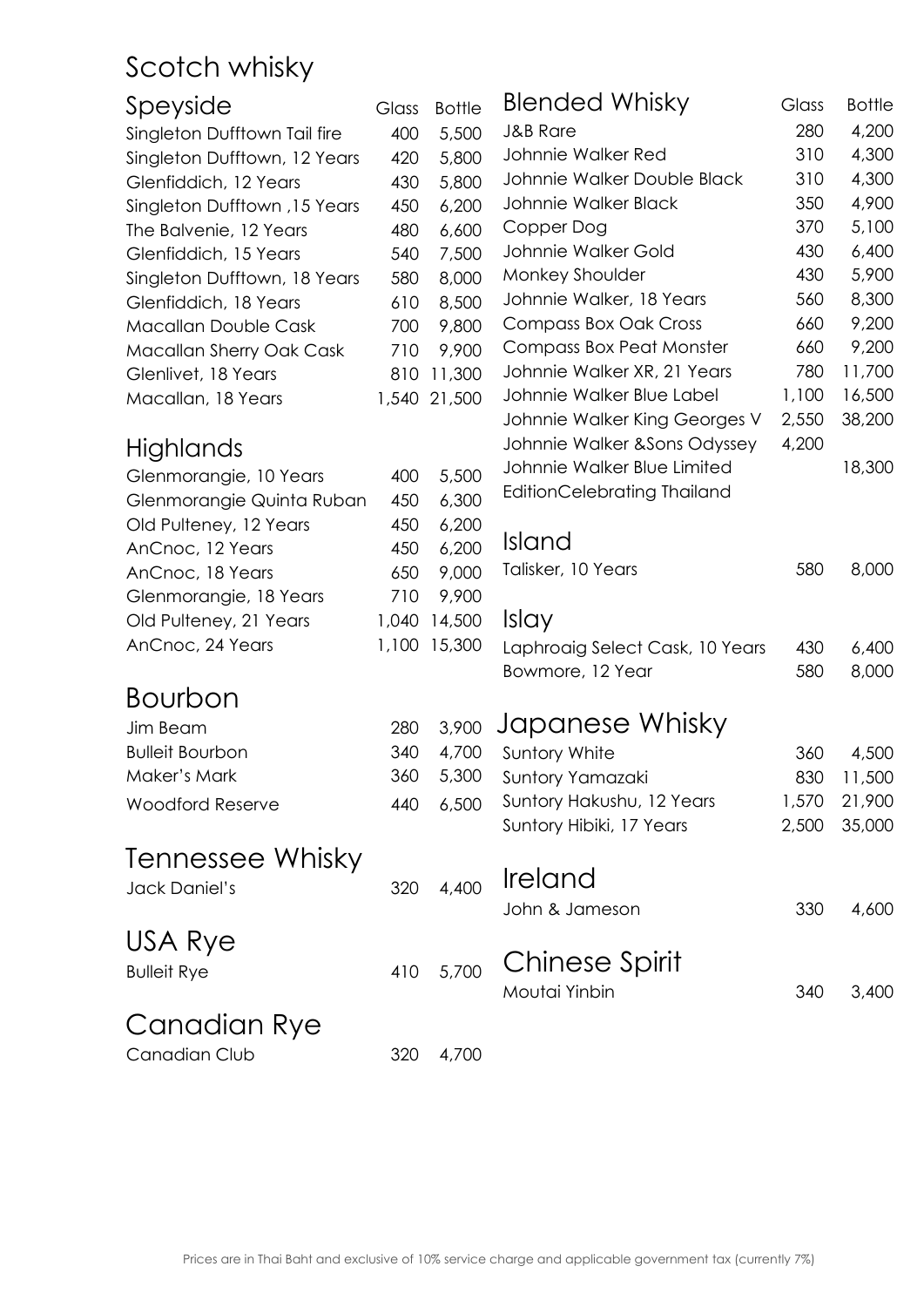| Draught Beer                           |     | Small Large | Aperitif & Liqueurs                        |       | Glass                        |
|----------------------------------------|-----|-------------|--------------------------------------------|-------|------------------------------|
| <b>Thailand</b>                        |     |             | Sambuca                                    |       | 210                          |
| Chang                                  | 270 |             | Martini Bianco/Rosso                       |       | 220                          |
|                                        |     |             | Limoncello                                 |       | 290                          |
| <i>Italy</i>                           |     |             | Aperol                                     |       | 300                          |
| Peroni                                 | 300 | 470         | Campari                                    |       | 300                          |
| <b>Belgium</b>                         |     |             | Pampelle<br>Ricard                         |       | 300<br>300                   |
| Hoegaarden                             | 290 | 470         | Montenegro Amaro                           |       | 300                          |
|                                        |     |             | Midori, Cointreau                          |       | 300                          |
| Beer by Bottle                         |     |             | Kahlua, Bailey's                           |       | 300                          |
|                                        |     |             | Frangelico                                 |       | 310                          |
| <b>Thailand</b>                        |     |             | Pimm's No.1                                |       | 310                          |
| Chang                                  |     | 160         | Pernod                                     |       | 320                          |
| Singha                                 |     | 210         | Amaretto                                   |       | 320                          |
| Chang Cold brew                        |     | 240         | Jägermeister                               |       | 330                          |
| <b>Netherlands</b>                     |     |             | Fernet Branca                              |       | 350                          |
| Heineken (0.0)                         |     | 180         | Drambuie, Cherry Heering                   |       | 350                          |
| Heineken                               |     | 210         | Grand Marnier Cordon Rouge                 |       | 400                          |
|                                        |     |             | Dom Benedictine                            |       | 400                          |
| Japan                                  |     |             |                                            |       |                              |
| Asahi                                  |     | 210         | Cognac                                     | Glass | <b>Bottle</b>                |
| Mexico                                 |     |             | Martell VSOP                               | 430   | 5,900                        |
| Corona                                 |     | 280         | Remy Martin VSOP                           | 450   | 6,300                        |
| <b>Belgium</b>                         |     |             | <b>Hennessy VSOP</b>                       | 460   | 6,400                        |
| Hoegaarden Rosé                        |     | 290         | Camus XO                                   | 680   | 9,500                        |
|                                        |     |             | Martell Cordon Bleu                        | 1,020 | 14,200                       |
| Spain                                  |     |             | Martell XO                                 |       | 1,030 14,400                 |
| Estrella Damm "Inedit"                 |     | 750         | Hennessy XO<br>Remy Martin XO              |       | 1,050 14,600<br>1,060 14,800 |
|                                        |     |             |                                            |       |                              |
| <b>TEA</b>                             |     |             |                                            |       |                              |
| Iced / Hot Tea                         |     | 220         | Grappa                                     |       |                              |
| Thai Tea, English Breakfast, Earl Grey |     |             | Tignanello, Marchesi Antinori              | 380   |                              |
| Chamomile, Jasmine Green Tea           |     |             | Capitel Monte Olmi - Tedeschi<br>(Amarone) | 400   |                              |
|                                        |     |             | <b>Bottega Gianduia</b>                    | 440   |                              |
| <b>COFFEE</b>                          |     |             | Grappa Hazelnut Liqueur                    |       |                              |
| Americano, Single Espresso,            |     | 180         |                                            |       |                              |
| Café Macchiato                         |     |             |                                            |       |                              |
| Cappuccino, Café Latte                 |     | 200         |                                            |       |                              |
|                                        |     |             |                                            |       |                              |
| Double Espresso                        |     |             |                                            |       |                              |
| Iced Coffee                            |     | 220         |                                            |       |                              |
|                                        |     |             |                                            |       |                              |